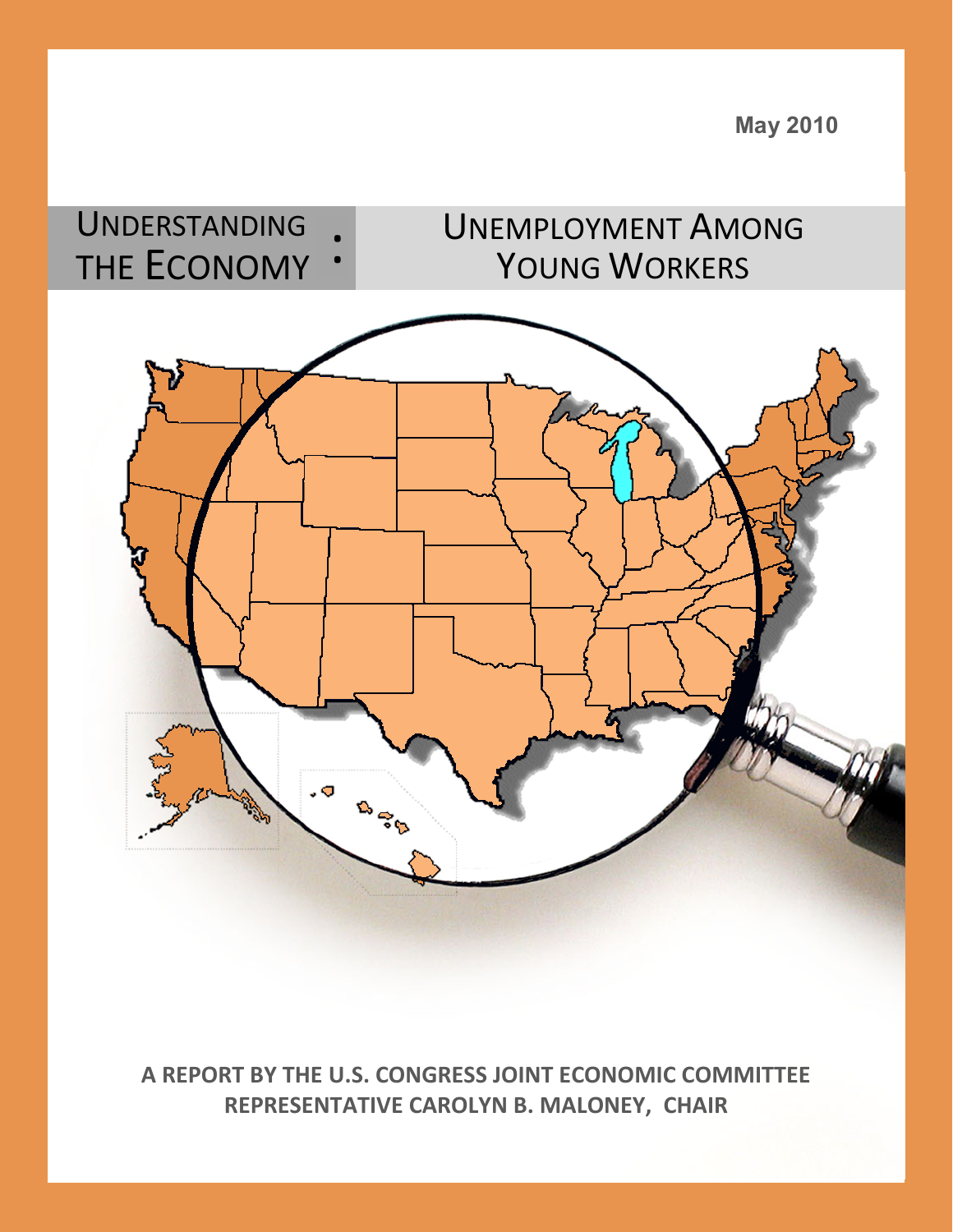# *Executive Summary*

Although the economy has gained strength and overall labor market conditions have improved in recent months, younger workers have continued to struggle finding work. Employers added over half a million jobs in the last four months, yet the unemployment rate for young workers reached a record 19.6 percent in April 2010, the highest level for this age group since the Bureau of Labor Statistics began tracking unemployment in 1947.

Historically, young workers (ages 16 to 24) face considerably higher unemployment rates than primeage workers (ages 25 to 54). Even before the recession began, one out of every eight young workers was unemployed, a rate of unemployment more than two and a half times that of prime-age workers. While the gap narrowed during the recession, young workers saw their unemployment rate climb steadily and still have a significantly higher unemployment rate than prime-age and older workers.

Specifically, the report shows:

- One-in-five young workers is unemployed the highest rate of unemployment ever recorded for this age group.
- Young workers make up a disproportionate share of the unemployed. They comprise 13 percent of the labor force, but make up26 percent of the unemployed.
- The youngest workers (16 to17 years) experience the highest rates of unemployment. The unemployment rate for 16 to 17 year olds was 29 percent in April.
- Greater educational attainment reduces the likelihood of being unemployed. College graduates experience the lowest unemployment rate (8.0 percent in April), while those without a high school diploma have the highest unemployment rate (33.0 percent).
- The benefits of a college degree are not uniform among 16 to 24 year olds. The unemployment rate for young black college graduates was 15.8 percent in April, nearly double the 8.0 percent unemployment rate for all young college graduates.
- While young workers face higher unemployment rates than prime-aged workers, young workers typically have shorter unemployment spells. The median duration of unemployment for teens (12.1 weeks) in April was less than half of the median duration among all workers (25.8 weeks). The shorter duration of unemployment may indicate that unemployed younger workers find new jobs more quickly than other unemployed workers, but may also indicate that young workers are stopping their search for work and dropping out of the labor force.
- Young workers are concentrated in sectors of the economy that are particularly sensitive to business cycle fluctuations, such as retail trade and leisure and hospitality. These sectors fared badly during the recession.

Unemployment spells early in a young person's work life can have lasting negative effects on future earnings, productivity, and employment opportunities. It is important, therefore, that policymakers better understand the causes of youth unemployment so that they can act to reduce unemployment among young workers and help them build the skills necessary to regain their footing in the labor market.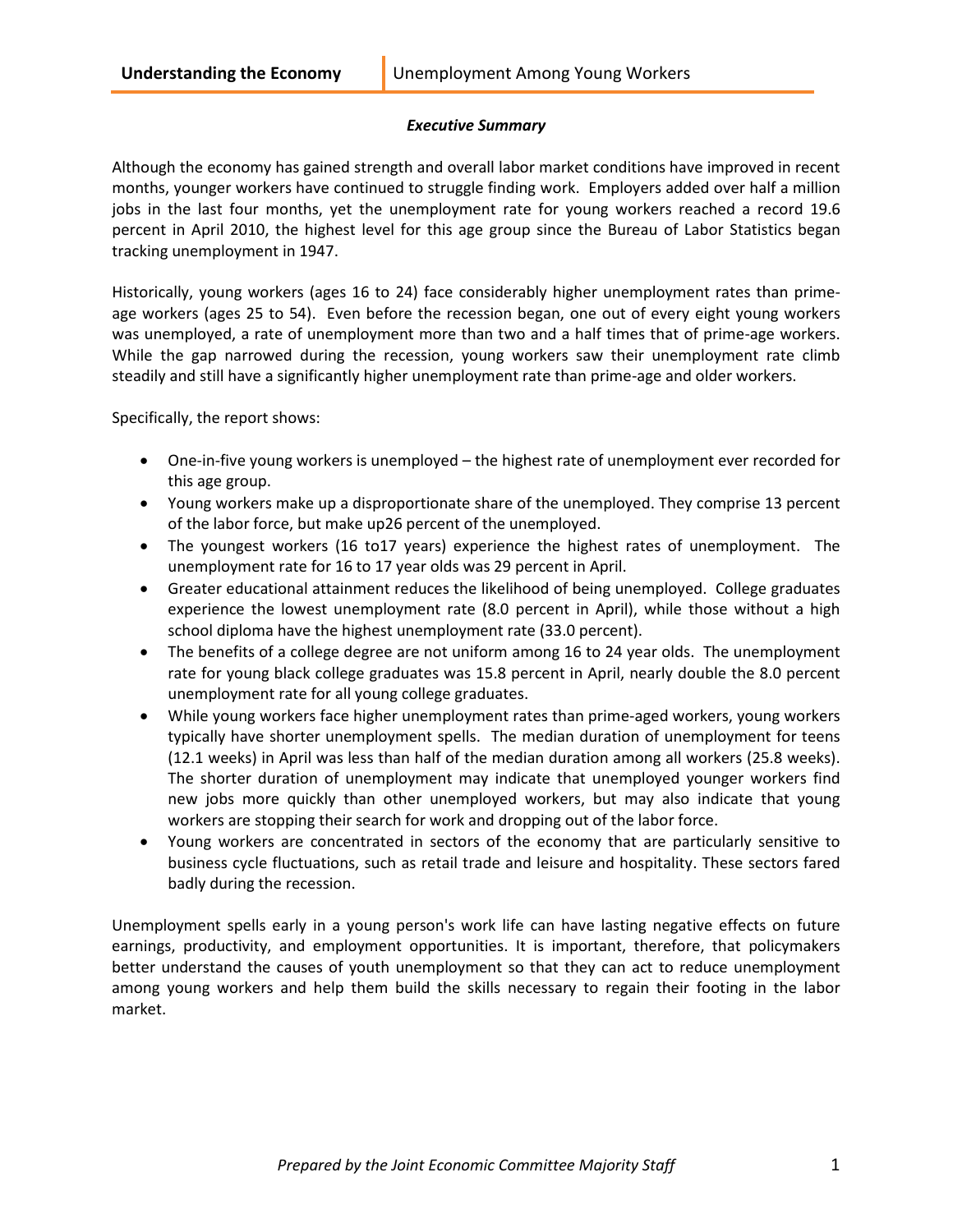#### *Background*

Historically, unemployment rates have been higher for young workers than for prime-age workers and older workers (55 years and older) [see Figure 1]. Unemployment rates for young workers are more likely to vary counter-cyclically with the business cycle than unemployment rates for other workers because of the nature of their employment – younger workers tend to be employed in temporary positions, are often among the newest employees on the payroll, and are more likely to be employed in "cyclically-sensitive" industries.<sup>[1](#page-11-0)</sup> In the twenty years leading up to the start of the Great Recession, the unemployment rate for 16 to 24 year olds was typically 2.6 times greater than that of the rate for 25 to 54 year olds. In December 2007, the unemployment rate for young workers was 11.8 percent, more than two and a half times the unemployment rate for prime-age workers. Most recently, in April 2010, the unemployment rate for young workers reached 19.6 percent – the highest since the Bureau of Labor Statistics began tracking unemployment in 1947. Although the gap between the prime-age and youth unemployment rates has narrowed during the Great Recession, the large number of experienced primeage workers looking for work may have worsened the employment prospects of younger workers. For example, the *New York Times* reported that many college graduates have found employment in jobs that do not require a college degree—jobs that are typically held by younger workers.<sup>[2](#page-11-1)</sup> Currently, five workers are unemployed for every one job opening, which means that competition for work is stiff.<sup>[3](#page-11-2)</sup>

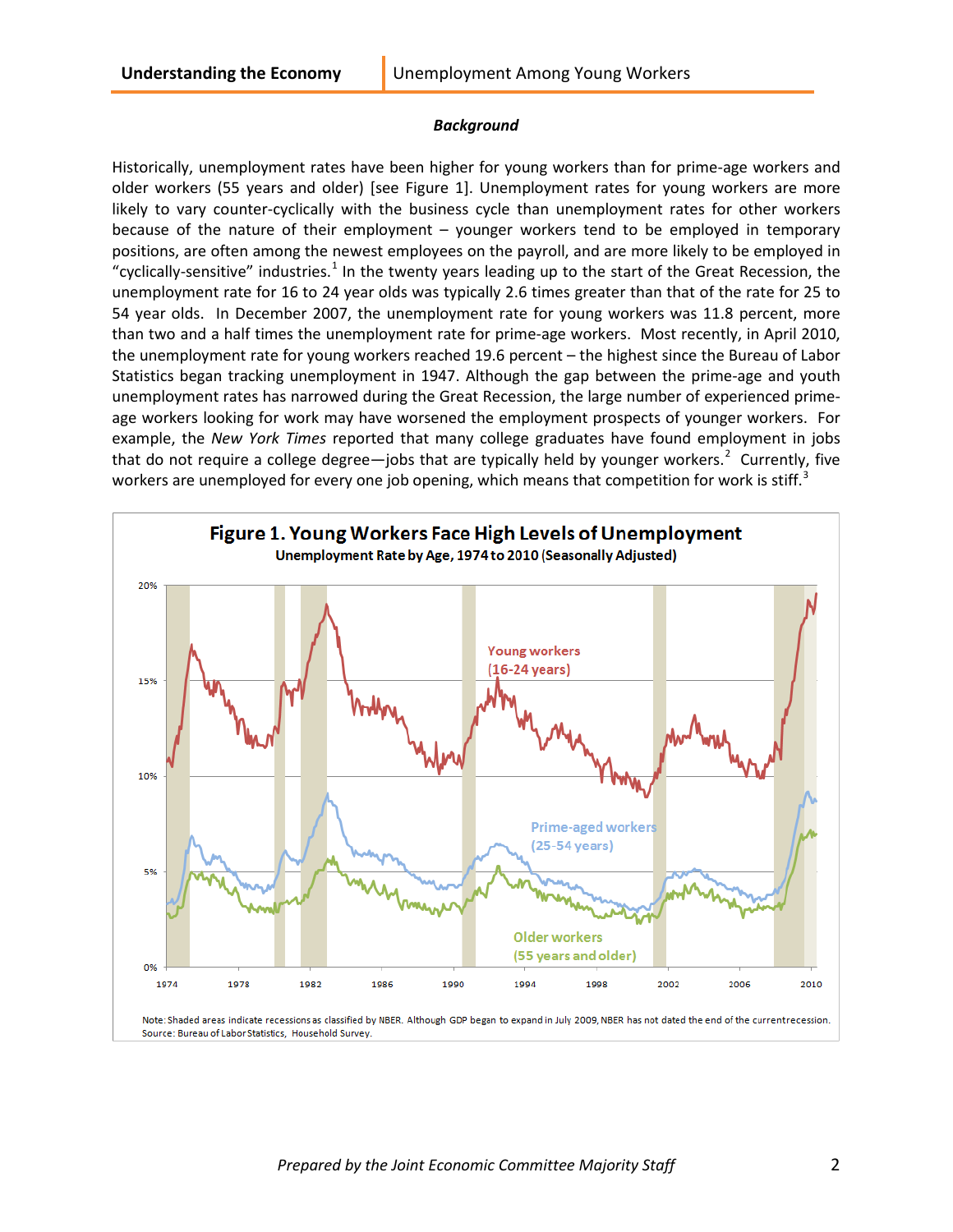#### *Unemployment Is Highest Among Teens*

The unemployment rate of young workers decreases with age and educational attainment [see Figure 2]. In general, younger teen workers (16 and 17 year olds) experience the highest rate of unemployment. Their unemployment rate was over 29 percent in April, with nearly one-in-three searching for work. Young teens make up only 1.2 percent of the labor force. The vast majority (93 percent) has no high school diploma, and includes teens that are looking for employment to support themselves or their families. Older teens (18 to 19 year olds) in the labor force are divided among those having no high school diploma (38 percent), a high school diploma with no college (32 percent), and some college (29 percent). The unemployment rate for older teens was 24.1 percent; and they make up 2.6 percent of the labor force. Not surprisingly, young adults (20 to 24 year olds) in the labor market tend to be more educated than teens, with 90 percent having at least a high school diploma, and 15 percent having a 4-year college degree. Young adults constitute almost 10 percent of the labor force (9.8 percent); their unemployment rate was 17.2 percent in April.

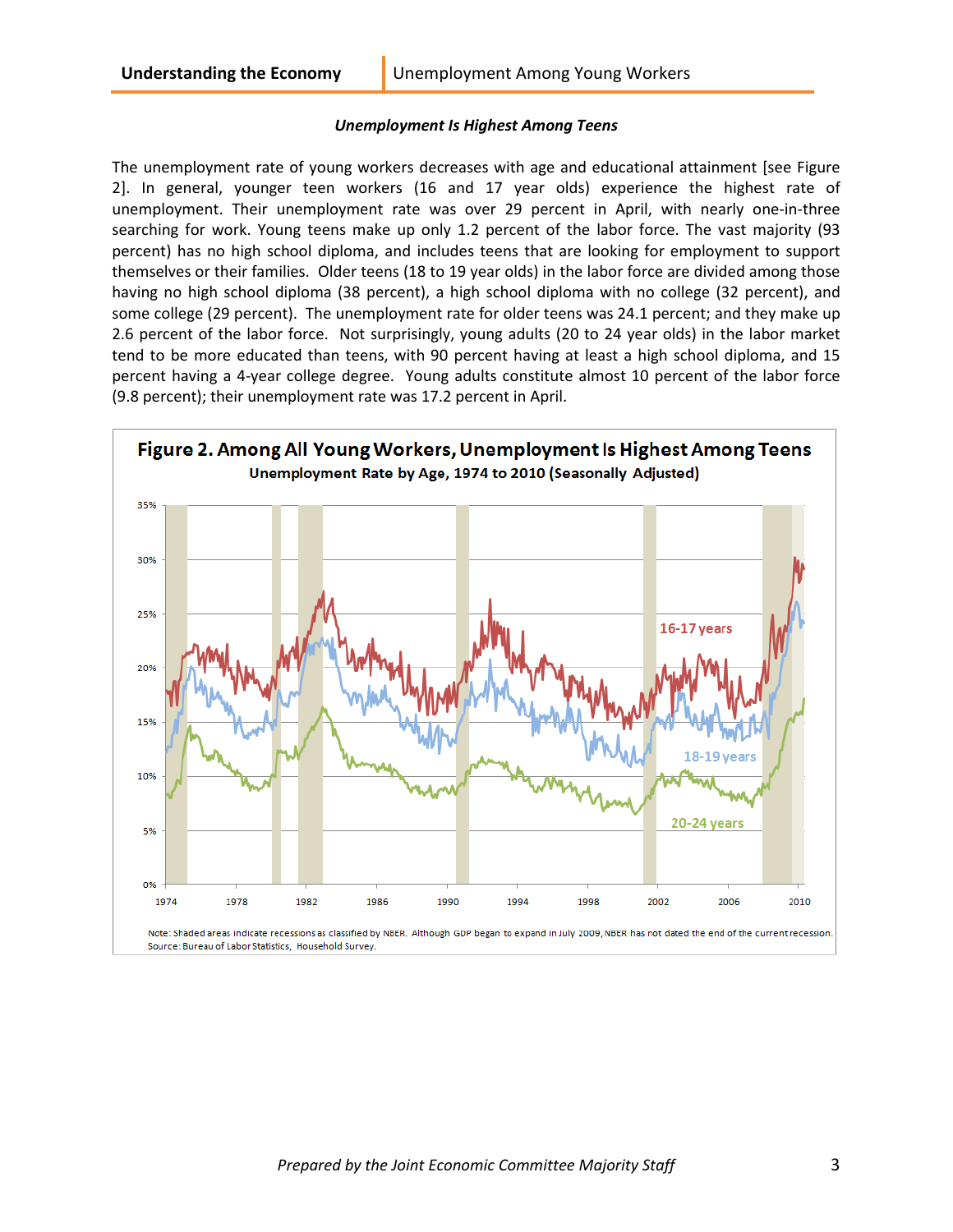# *Education Improves Employment Prospects for Young Workers*

Among young workers, greater educational attainment—a high school diploma or some college coursework—can greatly reduce the probability of being unemployed [see Figure 3]. Between April 2007 and April 2010, the unemployment rate for young workers (16 to 24 year olds) with no high school diploma, and not currently enrolled in school, increased from 19.7 percent to 33.0 percent. For young workers with a high school diploma but no college coursework, the unemployment rate increased from 11.4 percent to 24.6 percent over the same period. For young workers with some college but no degree, the unemployment rate rose from 5.0 percent to 14.1 percent. But for those with at least a bachelor's degree, the unemployment rate started out at 3.7 percent before rising to 8.0 percent—1.5 percentage points below the national unemployment rate (9.5 percent in April 2010, not seasonally adjusted). Even for young workers with no college coursework, earning a high school diploma reduced the likelihood of being unemployed from one in three to one in four. Earning a four-year college degree reduced the probability even further, to one in twelve.

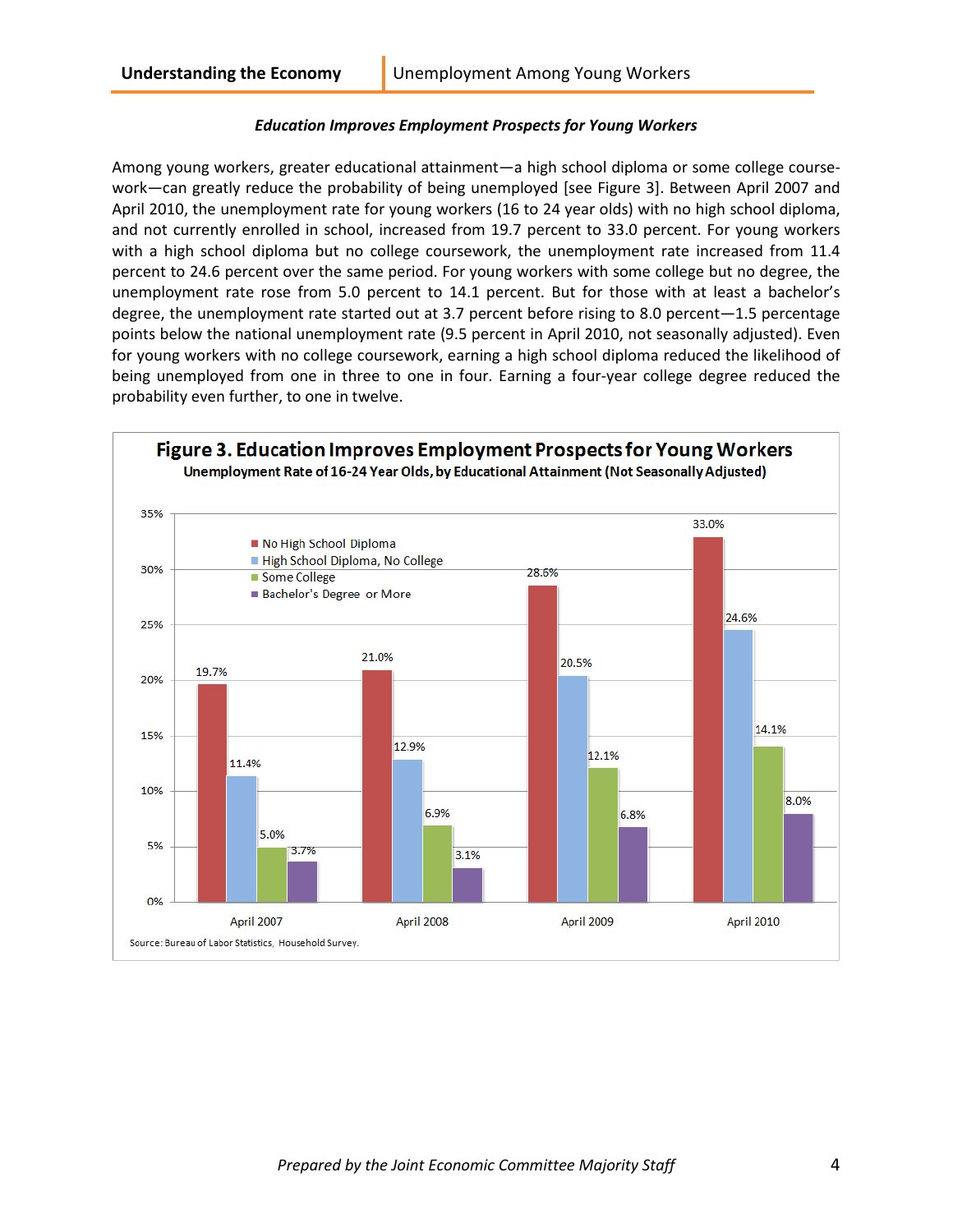### *Unemployment Is High Among Young Minority Workers, Despite Education*

Greater educational attainment alone cannot solve the youth unemployment crisis. Even with high levels of education, young minority workers not enrolled in school have distressingly high rates of unemployment. In April, the unemployment rate for young black high school graduates (16 to 24 years old) not enrolled in school was 34.9 percent, compared to 24.6 percent for all young high school graduates not in school. For young black college graduates, the unemployment rate of 15.8 percent was almost double the overall unemployment rate for all young college graduates. While lower than the unemployment rate of 60.0 percent for young black workers with no high school diploma, unemployment rates of 34.9 percent and 15.8 percent are unacceptably high.

Among young Hispanic workers, the unemployment rate for young high school graduates not enrolled in school was 23.2 percent, not statistically different from the overall rate of 24.6 percent. For those with some college, the unemployment rate was 18.9 percent, slightly higher than the overall rate for young workers with some college.<sup>[4](#page-11-3)</sup>

#### *Young Workers Are Disproportionately Concentrated in Industries Hard-Hit by Recession*

Young workers comprise 13 percent of all employees, but they are not evenly distributed across industries [see Figure 4]. Young workers are over-represented in leisure and hospitality, where they make up 34 percent of the total workforce, and in wholesale and retail trade, where they make up 20 percent of the total workforce. Both of these sectors have been hard-hit by the recession. Wholesale and retail trade lost 1.68 million jobs since the recession began in December 2007, while leisure and hospitality lost [5](#page-11-4)44,000 over that period.<sup>5</sup> Young workers' disproportionate representation in these fields is likely responsible for some of the difficulties these workers have faced during the slack labor market.<sup>[6](#page-11-5)</sup>



*Prepared by the Joint Economic Committee Majority Staff* 5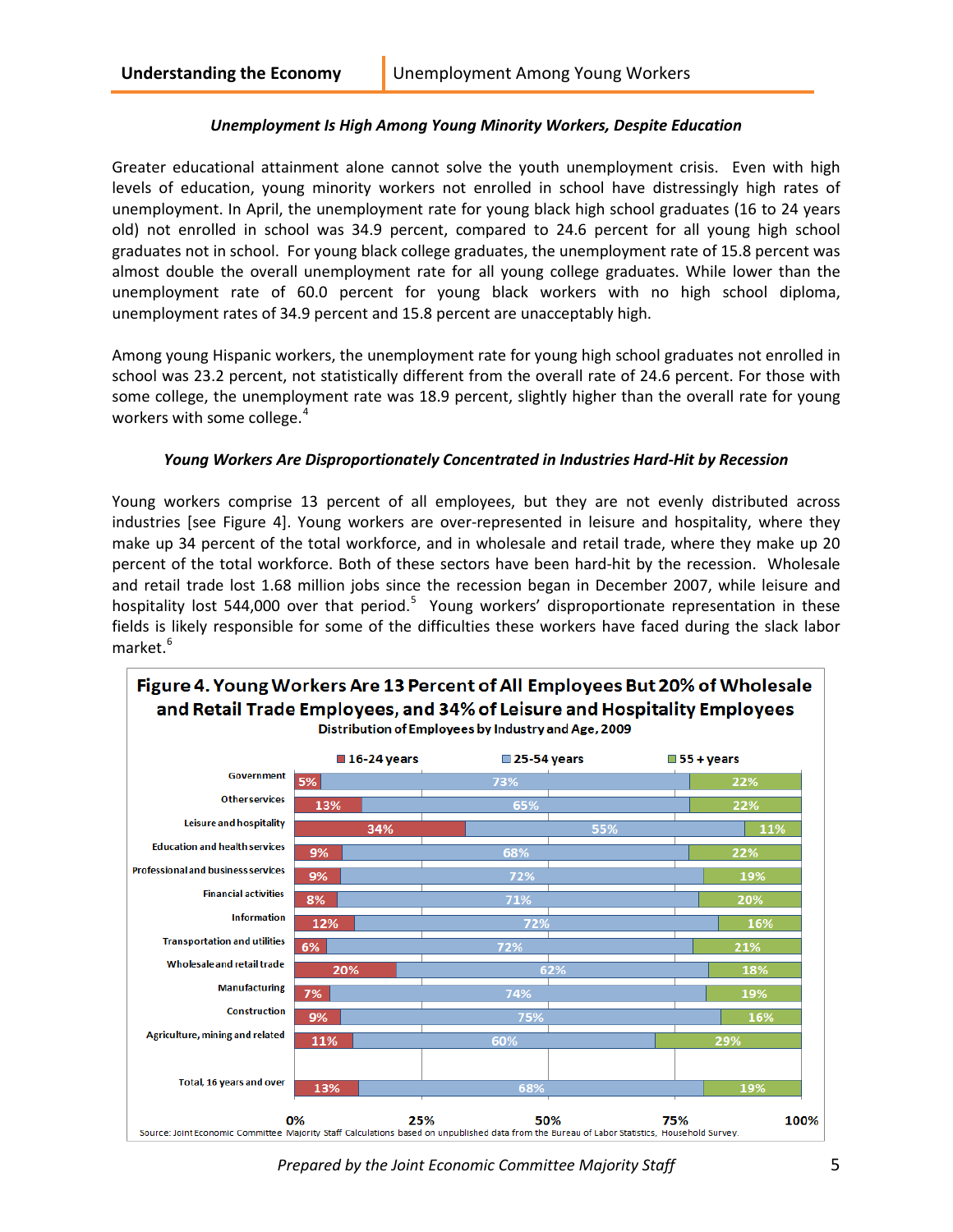Not only are young workers disproportionately represented in a small group of hard-hit industries, the fact that their employment is so heavily concentrated in those industries may make finding new work difficult. Examining the distribution of young workers employed across all industries shows that wholesale and retail trade and leisure and hospitality are the primary employers of teens. In fact, two out of every three (64 percent) employed teens (ages 16 to 19) work in one of those two sectors. Young adults (ages 20 to 24) with a job are somewhat more evenly distributed across the different sectors of the economy, with 60 percent of employed young adults working in one of three sectors — leisure and hospitality, education and health services, and wholesale and retail trade. These young adults may be able to move across industries and find new work with greater ease than teenage workers [see Figure 5].



In recent months, leisure and hospitality has been among the sectors showing signs of strong growth. Other expanding sectors include manufacturing, professional and business services, health care employment, and construction. It remains to be seen whether employers in these sectors will hire (or re-hire) unemployed youth. On the one hand, young workers' limited experience may mean that they are less desirable to employers who have begun to hire, especially given the large pool of job seekers that includes many workers with more experience and skills. On the other hand, young workers' limited experience may mean they are less-expensive hires for growing industries, making them "bargain" hires.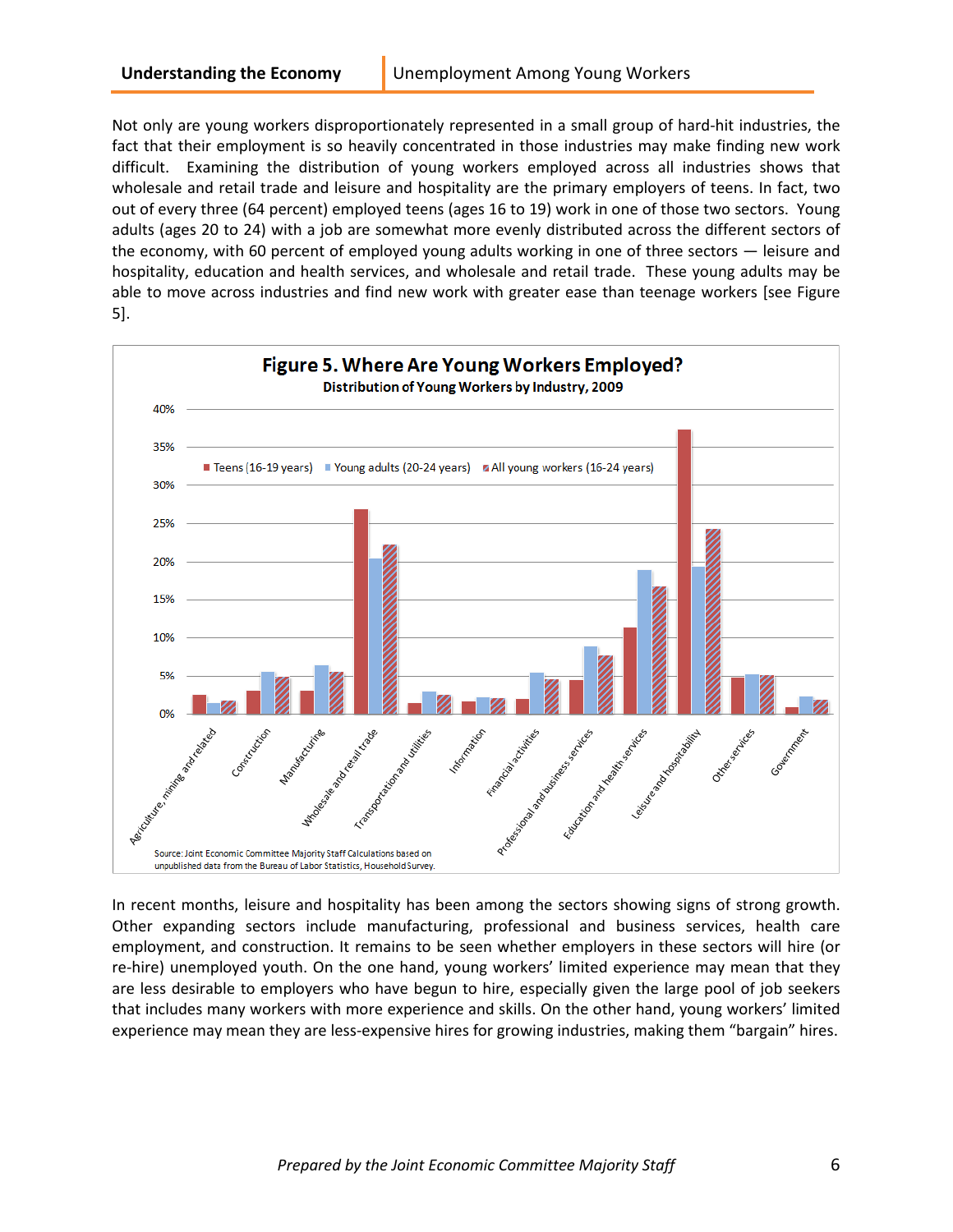# *Young Workers Make Up a Disproportionate Share of the Unemployed*

While young workers make up 13 percent of the labor force, they account for 26 percent of the unemployed (not seasonally adjusted) [see Figure 6]. In other words, one-in-four unemployed persons are between 16 and 24 years old. The greatest disparity is among teens (ages 16 to 19). While teens are only 4 percent of the overall labor force, they make up more than twice as much (9 percent) of the unemployed and 6 percent of the long-term unemployed.

Young workers typically have shorter unemployment spells than prime-aged workers. The median duration of unemployment in April 2010 was 12.1 weeks among teens (ages 16 to 19) and 19.6 weeks among young adults (ages 20 to 24). Among all workers, the median duration was 25.8 weeks. Consequently, young workers make up a smaller share of the long-term unemployed (those out of work for at least 27 weeks) than of the total unemployed population. Twenty percent of the long-term unemployed are between 16 and 24 years old versus 26 percent of the total unemployed.



To be counted as unemployed and in the labor force, a person must actively search for work each month. The shorter unemployment spells of younger workers may be indicative of younger workers finding employment. However it may also be the case that younger workers stop searching for work and drop out of the labor force more quickly than older workers. Leaving the labor force to enroll in school can improve a young adult's prospect of finding work later on. However, young workers dropping out of the labor force without enrolling in school is cause for concern.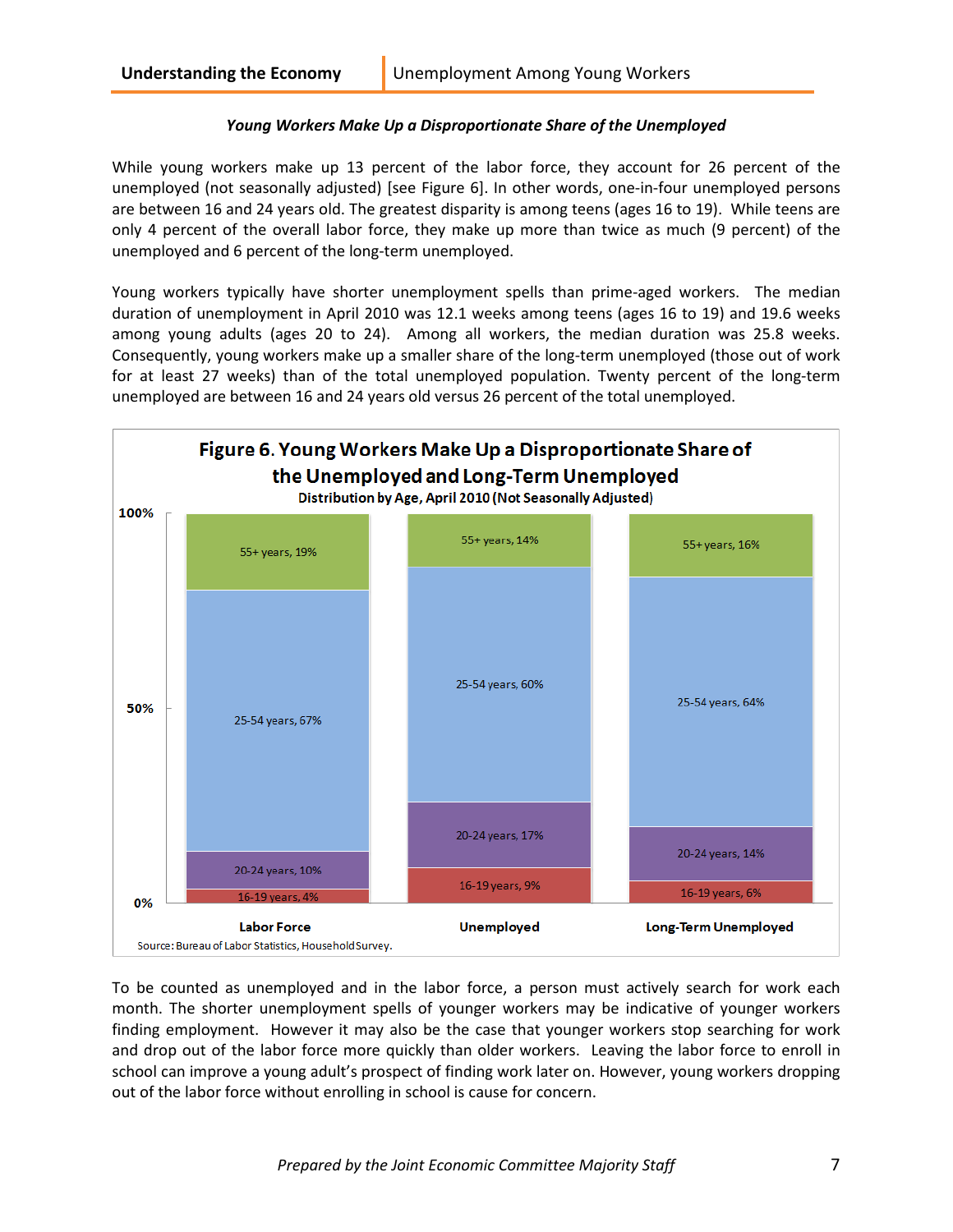The labor force participation rate of young workers dropped 3.2 percentage points to 54.2, between April 2007 and April 2010 (not seasonally adjusted). The labor force of young workers shrank by 875,000. However, during the same period, the number of 16 to 24 year olds enrolled in either high school or college increased by 755,000. That increase was greater than the overall increase in the population for that age group, which grew by 602,000 over the same period, suggesting a movement towards enrollment among the younger population. Furthermore, the number of 16 to24 year olds enrolled in school but not in the labor force increased by more than 1.3 million over the same period, and the increase is more than just working students dropping out of the labor force. Subtracting out the change in the number of 16 to 24 year olds in the labor force and enrolled in school (-585,000) and the growth in the overall population of 16 to 24 year olds (+602,000), there were still 153,000 additional enrolled students over the past 3 years.

Data from the Bureau of Labor Statistics confirms that 70 percent of 2009 high school graduates were enrolled in college, up from 68.6 in 2008, and 67.2 percent in 2007. The 2009 level is the highest since BLS began tracking the data in 1959.

While enrollment is clearly up, there remains a group of young workers who have exited the labor force in the past three years. Keeping these young workers attached to the labor market is critical. Young people who give up on searching for work may face significant barriers to entry back into the labor market. As a result, lifetime employment and earnings of these individuals is likely to be significantly depressed.<sup>[7](#page-11-6)</sup> Furthermore, a lack of attachment to the labor market may correlate with a lack of attachment to mainstream values and behaviors, which can in turn lead to problematic behaviors such as crime and delinguency.<sup>[8](#page-11-7)</sup>

#### *High Unemployment Can Have Lasting Consequences*

The high rates of unemployment among young workers are cause for concern, and the effects can last long after the recession has ended. The "scarring effects" of prolonged unemployment can be devastating over a worker's career. Productivity, earnings and well-being can all suffer. In addition, unemployment can lead to a deterioration of skills and make securing future employment more difficult.<sup>[9](#page-11-8)</sup>

Research shows that young workers entering the labor market during a recession earn less than those who join the labor force during times of economic expansion. Professor Till von Wachter recently testified before the Joint Economic Committee that it may be 10 to 15 years before such a college graduate's earnings catch up to other graduates.<sup>[10](#page-11-9)</sup> For these graduates, the lack of employment opportunities makes paying off student loans a struggle. Graduates in 2008 finished college with an average of roughly \$23,000 in student loan debt.

With the economy in recession in 2008 and 2009, student loans increased dramatically. Default rates on student loans also spiked. Demand for student loans has reached record levels, as the recession has forced more college students to take out loans and encouraged more students to stay in school rather than competing for a job in the weak labor market. Outstanding student loans have increased approximately 50 percent since 2007, according to data from the credit bureau Equifax Inc. Student loan defaults have also increased; in 2008, the default rate reached 7.2 percent, the highest level since 1999, and up from 6.7 percent in 2007 and 5.2 percent in 2006, according to the Department of Education.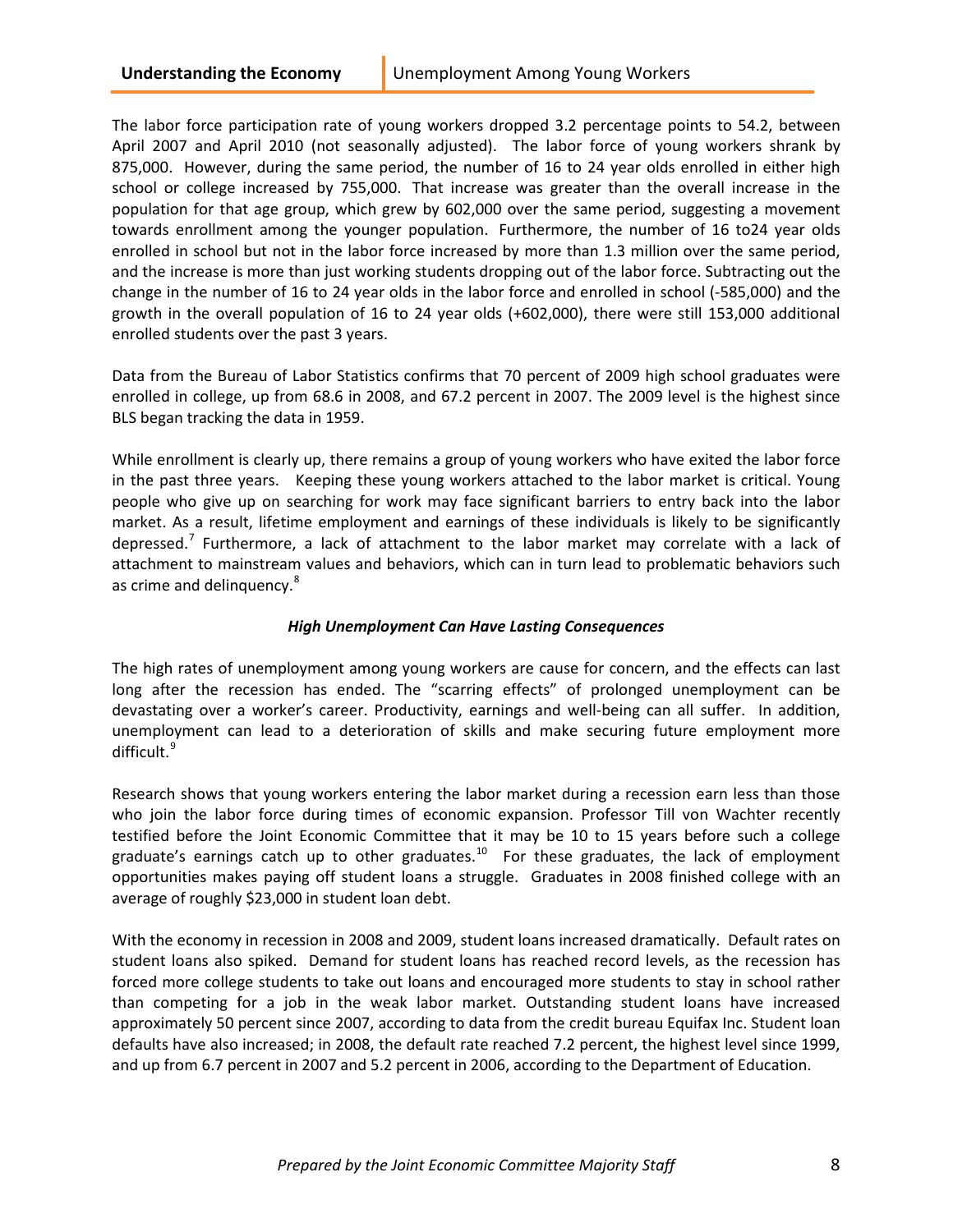# *Action Now Can Mitigate the Harmful Effects of Unemployment*

The high unemployment rates faced by teens and younger workers during the recession may call for targeted policies to help these workers find employment and regain their footing in the labor market. Acting now to implement policies that address youth unemployment will minimize the scarring effects for young workers, while benefitting society and the economy as a whole.

In the past four months, the economy has added 573,000 jobs, about the level needed to keep pace with population growth. While this marks significant progress from a year ago, stronger growth will be needed to significantly increase employment among teens and younger workers and to ultimately bring down their unemployment rates.

New graduates will benefit from training programs to ease the transition from school to employment and provide them with skills necessary to succeed in expanding sectors. For youth who have left the education system, programs are needed to keep them attached to the labor force while helping them acquire the skills needed to become, and remain, gainfully employed. Expanding financial aid programs can help young workers ease the financial burden of furthering their education, making higher education more accessible to all young people.

The significant investment in student aid made this spring is particularly timely. The [Health Care and](http://www.whitehouse.gov/blog/2010/03/30/meaningful-progress-american-people)  [Education Affordability Reconciliation Act of 2010,](http://www.whitehouse.gov/blog/2010/03/30/meaningful-progress-american-people) which President Obama signed into law on March 30, 2010, includes the largest investment in student aid in our nation's history. It increases the maximum annual Pell Grant to \$5,550 in 2010 and, beginning in 2013, indexes the Pell scholarship to the Consumer Price Index, so that it keeps pace with inflation; channels all new federal lending to the Direct Loan program, saving taxpayers money; invests more than \$2.5 billion in historically black colleges and universities and; invests \$2 billion in community colleges through a competitive grant program that will help strengthen career training programs.

Beyond investing in financial aid for students, Congress passed the College Cost Reduction and Access Act (H.R. 2669) in 2007 which allowed for income-based repayment of student loans for borrowers experiencing "partial financial hardship."<sup>[11](#page-11-10)</sup> Beginning July 1, 2009, loan repayment for eligible borrowers is capped at 15 percent of their discretionary income, which is reassessed each year. Any outstanding balance would be forgiven after 25 years. As part of the newly-signed health care legislation, Congress and the Obama administration lowered the threshold and maximum payments to 10 percent of a borrower's discretionary income, and shortened the period of repayment before any outstanding balance is forgiven to 20 years. Those changes will apply to new borrowers after July 1, 2014. Additionally, borrowers facing unemployment or other extreme economic hardship can also qualify for a deferment for up to three consecutive years. $^{12}$ 

In addition, there are several policy actions that could help address the employment challenges facing younger workers.

Job Training – As the labor market strengthens, expanded and improved job training programs may help young workers – workers who have had few prior work experiences – build and rebuild their skills. Better connecting job training to actual placement in a job is an area for potential innovation as is pairing unemployed individuals with corporations for training and employment. Paid internships that expose young people to new occupations and opportunities also offer promise.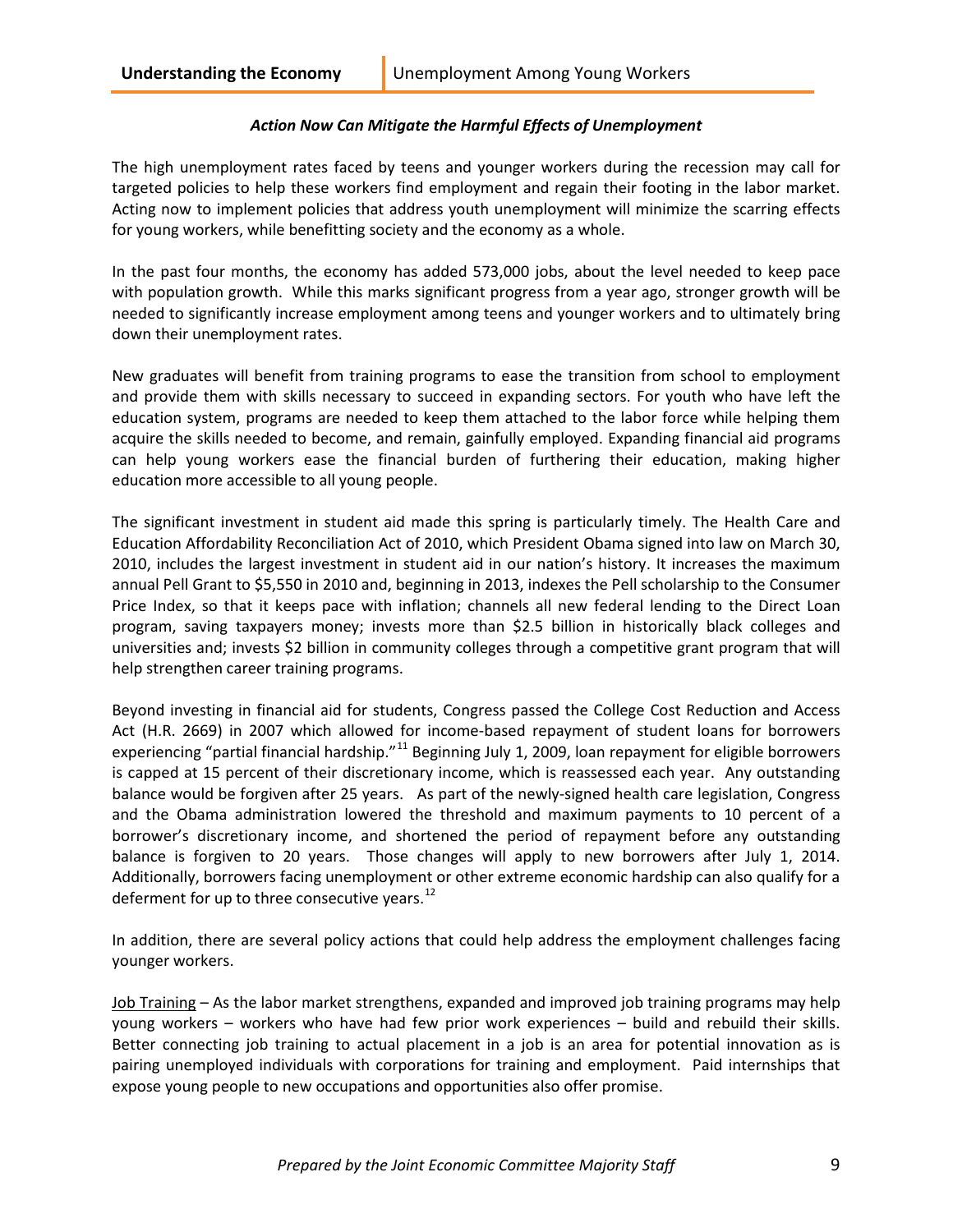Sectoral Employment Programs – Relatively new to the workforce development landscape, these programs work with local employers to build skills necessary for employment in sectors of the local economy where there will be vacancies. Described by Dr. Lawrence Katz in an April 29 JEC hearing, these programs have gotten excellent returns by equipping unemployed workers with skills in demand in their communities. As more communities pursue this approach, particular attention should be paid to ensuring strong participation among younger workers.

Encouraging Mobility Among Young Workers – To recover skills and wages lost during the recession, younger workers will need to be highly mobile across occupation and region. While younger workers are less likely to have mortgages and family obligations that can interfere with moves from one region to the next, they need to be aware of the importance of mobility to getting their careers back on track. Incentives that encourage young people to change occupations, when necessary, and to move to new, faster growing parts of the country could help young workers find jobs and boost their long-term earnings prospects.

Summer Jobs – At the time of publication, Congress was considering the American Jobs and Closing Tax Loopholes Act which would add 300,000 summer jobs for young people. These jobs offer not just wages, but also provide valuable work experience to young people which can lay the groundwork for future employment.

Policymakers must be diligent in examining, understanding and offering innovative solutions to youth unemployment. In doing so, they can avoid a lost generation and instead create the next generation of productive American workers.